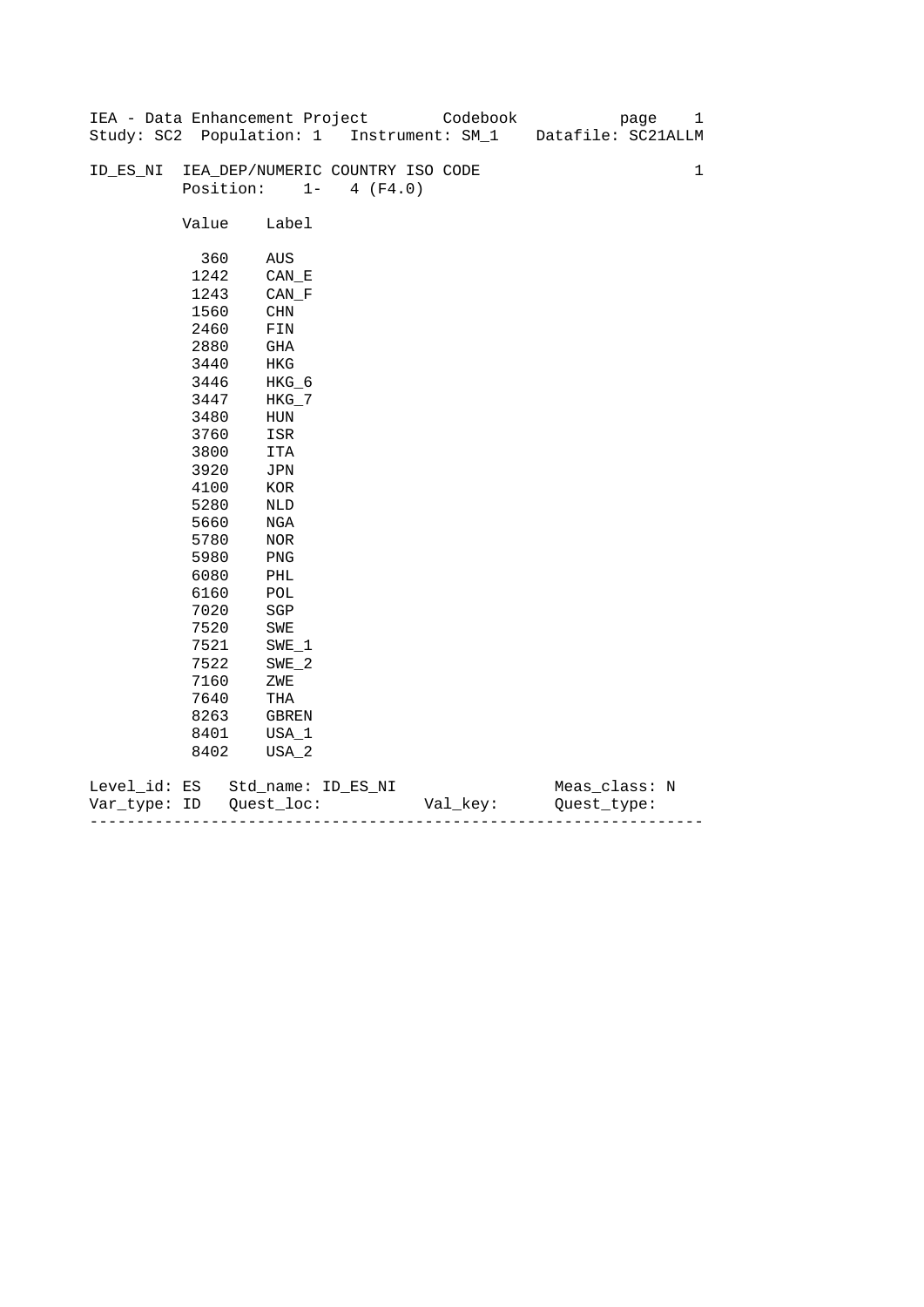|              |                            | IEA - Data Enhancement Project<br>Study: SC2 Population: 1 Instrument: SM_1 | Codebook | page<br>Datafile: SC21ALLM | 2 |  |  |  |
|--------------|----------------------------|-----------------------------------------------------------------------------|----------|----------------------------|---|--|--|--|
| ID ES AI     |                            | IEA_DEP/ALPHANUMERIC COUNTRY ISO CODE                                       |          |                            | 2 |  |  |  |
|              | Position:<br>$5-$<br>9(AB) |                                                                             |          |                            |   |  |  |  |
|              | Value                      | Label                                                                       |          |                            |   |  |  |  |
|              | AUS                        | Australia                                                                   |          |                            |   |  |  |  |
|              | CAN E                      | Canada (English)                                                            |          |                            |   |  |  |  |
|              | CAN F                      | Canada (French)                                                             |          |                            |   |  |  |  |
|              | CHN                        | China<br>Finland                                                            |          |                            |   |  |  |  |
|              | FIN                        |                                                                             |          |                            |   |  |  |  |
|              | GBREN                      | UK (England)                                                                |          |                            |   |  |  |  |
|              | GHA                        | Ghana                                                                       |          |                            |   |  |  |  |
|              | HKG                        | Hong Kong                                                                   |          |                            |   |  |  |  |
|              | $HKG_6$                    | Hong Kong (6)                                                               |          |                            |   |  |  |  |
|              | HKG_7                      | Hong Kong (7)                                                               |          |                            |   |  |  |  |
|              | HUN                        | Hungary                                                                     |          |                            |   |  |  |  |
|              | ISR                        | Israel                                                                      |          |                            |   |  |  |  |
|              | ITA                        | Italy                                                                       |          |                            |   |  |  |  |
|              | JPN                        | Japan                                                                       |          |                            |   |  |  |  |
|              | KOR                        | Korea, Republic of                                                          |          |                            |   |  |  |  |
|              | NLD                        | Netherlands                                                                 |          |                            |   |  |  |  |
|              | NGA                        | Nigeria                                                                     |          |                            |   |  |  |  |
|              | NOR                        | Norway                                                                      |          |                            |   |  |  |  |
|              | PNG                        | Papua New Guinea                                                            |          |                            |   |  |  |  |
|              | PHL                        | Philippines                                                                 |          |                            |   |  |  |  |
|              | POL                        | Poland                                                                      |          |                            |   |  |  |  |
|              | SGP                        | Singapore                                                                   |          |                            |   |  |  |  |
|              | SWE                        | Sweden                                                                      |          |                            |   |  |  |  |
|              | $SWE_1$                    | Sweden (A)                                                                  |          |                            |   |  |  |  |
|              | $SWE_2$                    | Sweden (B)                                                                  |          |                            |   |  |  |  |
|              | THA                        | Thailand                                                                    |          |                            |   |  |  |  |
|              | USA 1                      | United States (A)                                                           |          |                            |   |  |  |  |
|              | USA 2                      | United States (B)                                                           |          |                            |   |  |  |  |
|              | ZWE                        | Zimbabwe                                                                    |          |                            |   |  |  |  |
| Level_id: ES |                            | Std name: ID ES AI                                                          |          | Meas_class: N              |   |  |  |  |
| Var type:    | ID                         | Quest loc:<br>Val_key:                                                      |          | Ouest type:                |   |  |  |  |

------------------------------------------------------------------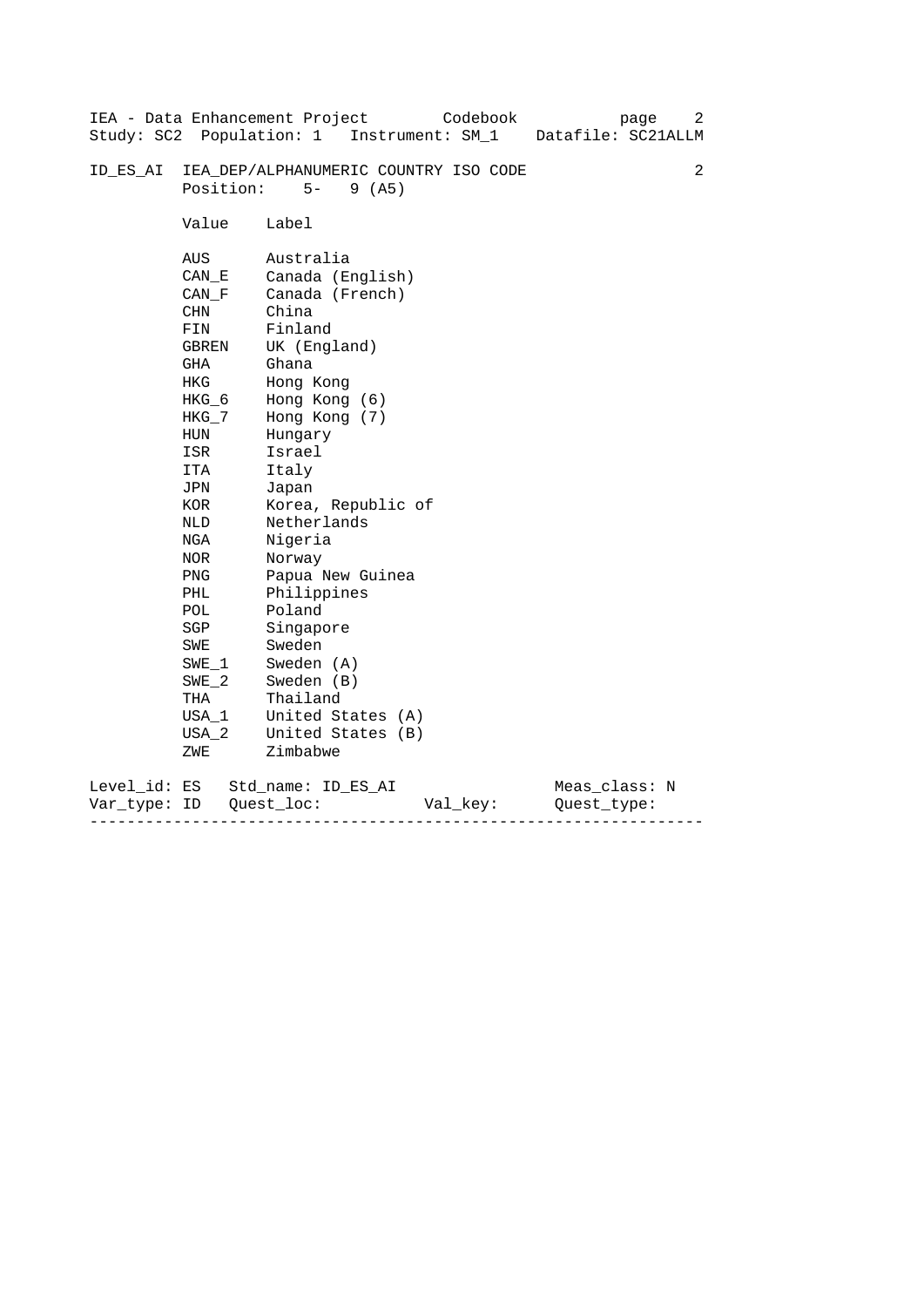|                                |                                                                                                                                       |                                                                                                                                                                                                                            |                                                         | IEA - Data Enhancement Project Codebook | Study: SC2 Population: 1 Instrument: SM_1 Datafile: SC21ALLM | 3<br>page |
|--------------------------------|---------------------------------------------------------------------------------------------------------------------------------------|----------------------------------------------------------------------------------------------------------------------------------------------------------------------------------------------------------------------------|---------------------------------------------------------|-----------------------------------------|--------------------------------------------------------------|-----------|
| CNTRYNUM                       | COUNTRY NUMBER<br>Position: 10- 11 (F2.0)                                                                                             |                                                                                                                                                                                                                            |                                                         |                                         |                                                              | 3         |
|                                | Value Label                                                                                                                           |                                                                                                                                                                                                                            |                                                         |                                         |                                                              |           |
|                                | 10<br>16<br>18<br>$20 \,$<br>22<br>24<br>26<br>30<br>32<br>34<br>36<br>38<br>40<br>44<br>48<br>50<br>52<br>54<br>56<br>60<br>66<br>70 | Australia<br>China<br>UK (England)<br>Finland<br>Ghana<br>Hong Kong<br>Hungary<br>Israel<br>Italy<br>Japan<br>Korea<br>Netherlands<br>Nigeria<br>Norway<br>Philippines<br>Poland<br>Singapore<br>Sweden (A, B)<br>Thailand | Canada (French)<br>Canada (English)<br>Papua New Guinea |                                         |                                                              |           |
|                                | 72<br>74                                                                                                                              | Zimbabwe                                                                                                                                                                                                                   | United States (A, B)                                    |                                         |                                                              |           |
| Level_id: ES Std_name: ID_ES_N |                                                                                                                                       |                                                                                                                                                                                                                            |                                                         | Val_key:                                | Meas_class: N<br>Quest_type:                                 |           |
| POPN                           | POPULATION<br>4<br>Position: 12- 12 (F1.0)<br>Value Label                                                                             |                                                                                                                                                                                                                            |                                                         |                                         |                                                              |           |
|                                | I (10-year olds)<br>1<br>2<br>II (14-year olds)<br>3<br>III (preuniversity)                                                           |                                                                                                                                                                                                                            |                                                         |                                         |                                                              |           |
| Level_id: Std_name: ID_POP     |                                                                                                                                       |                                                                                                                                                                                                                            |                                                         |                                         | Meas_class: N                                                |           |
|                                | STRATUM STRATUM NUMBER<br>Position: 13- 14 (F2.0)                                                                                     |                                                                                                                                                                                                                            |                                                         |                                         |                                                              | 5         |
| Level_id: SM Std_name: ID_SM_N | ---------------------                                                                                                                 |                                                                                                                                                                                                                            |                                                         | Val_key:                                | Meas_class: N<br>Quest_type:                                 |           |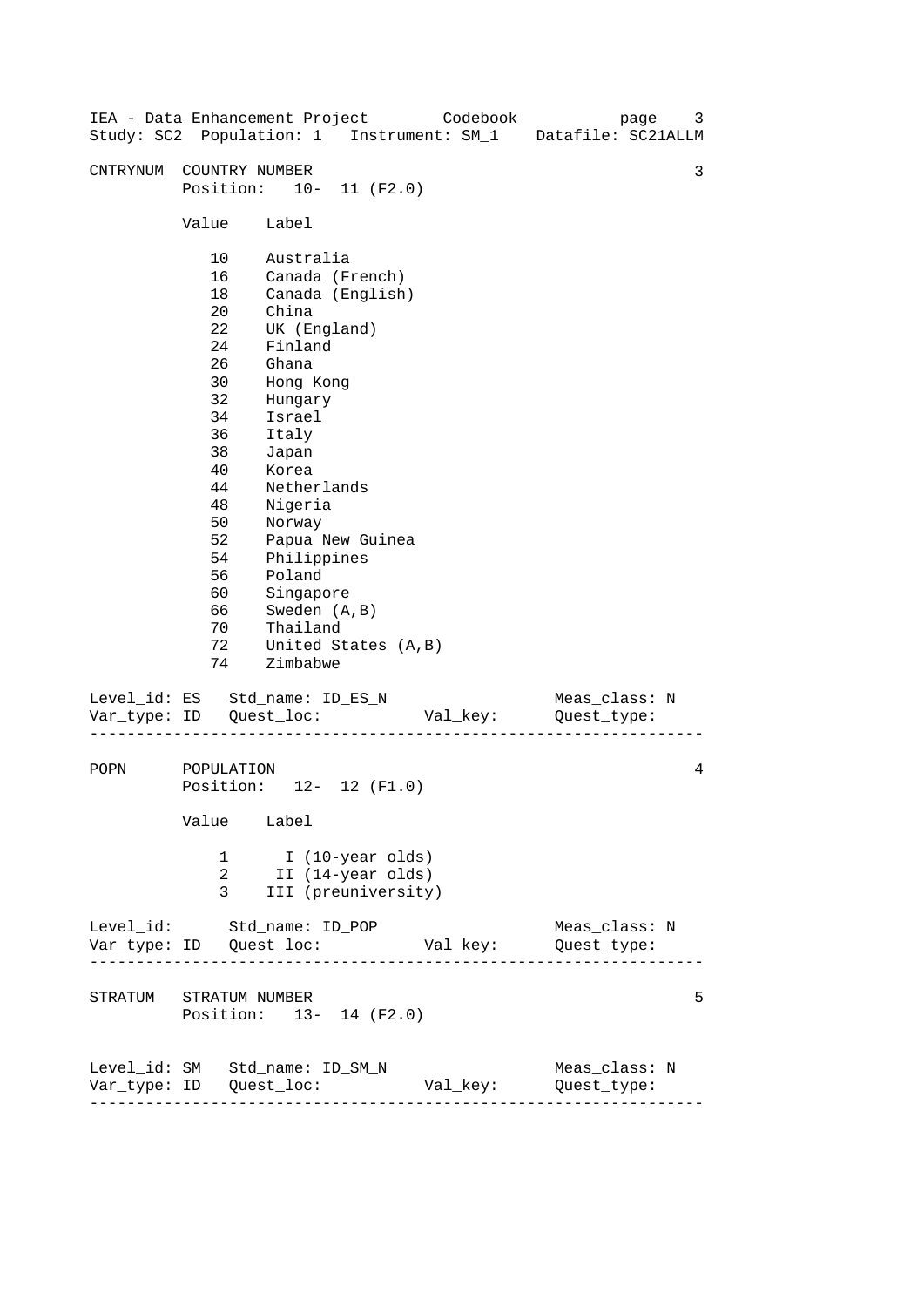------------------------------------------------------------------ ------------------------------------------------------------------ ------------------------------------------------------------------ ------------------------------------------------------------------ ------------------------------------------------------------------ IEA - Data Enhancement Project Codebook page 4 Study: SC2 Population: 1 Instrument: SM\_1 Datafile: SC21ALLM STRNAME IEA DEP/STRATUM NAME 6 Position: 15- 78 (A64) Level\_id: SM Std\_name: ID\_SM\_A Meas\_class: N Var\_type: ID Quest\_loc: Val\_key: Quest\_type: TNSCH IEA\_DEP/TOTAL N OF SCHOOLS IN STRATUM 7 Position: 79- 83 (F5.0) Value Label 99999 .A missing data Level\_id: SM Std\_name: SS\_TCM Meas\_class: R Var\_type: SS Quest\_loc: Val\_key: Quest\_type: STRSIZE IEA DEP/TOTAL N OF STUDENTS IN STRATUM 8 Position: 84- 90 (F7.0) Value Label 9999999 .A missing data Level\_id: SM Std\_name: SS\_TSM Meas\_class: R Var\_type: SS Quest\_loc: Val\_key: Quest\_type: DNSCH IEA\_DEP/DESIGNED N OF SCHOOLS IN STRATUM 9 Position: 91- 93 (F3.0) Value Label 999 .A missing data Level\_id: SM Std\_name: SS\_SCM Meas\_class: R Var\_type: SS Quest\_loc: Val\_key: Quest\_type: DN IEA\_DEP/DESIGNED N STUDENTS IN STRATUM 10 Position: 94- 97 (F4.0) Value Label 9999 .A missing data Level\_id: SM Std\_name: SS\_SSM Meas\_class: R Var\_type: SS Quest\_loc: Val\_key: Quest\_type: